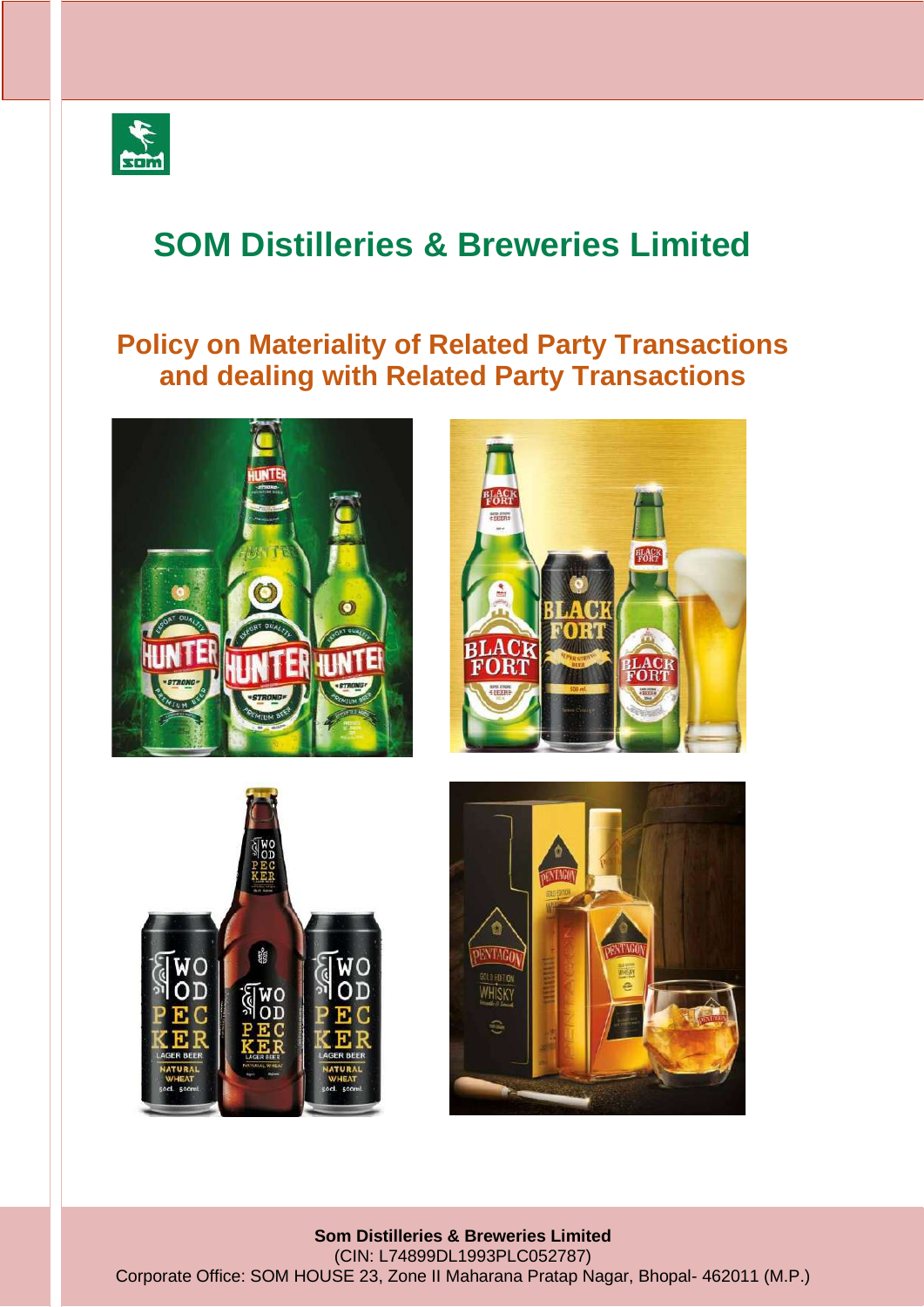

# **POLICY ON MATERIALITY OF RELATED PARTY TRANSACTIONS AND DEALING WITH RELATED PARTY TRANSACTIONS (AS AMENDED)**

# **OBJECTIVE**

The Board of Directors of Som Distilleries and Breweries Limited ("the Board") has adopted following Policy and procedures with regard to Materiality of Related Party Transactions and dealing with Related Party Transactions of the Company with effect from February 10, 2021. The policy has been reviewed and revised by the Audit / Board of Directors on April 26, 2022.

In accordance with Section 188 of the Companies Act 2013 (the Act) and the Rules made thereunder and Regulation 23 of the SEBI (Listing Obligations and Disclosures Requirements) Regulations, 2015, as amended ("Listing Regulations") requires all listed companies to formulate a Policy on materiality of Related Party Transactions and also on dealing with Related Party Transactions including clear threshold limits duly approved by the Board of Directors. This Policy has been framed for complying with above requirement.

#### **DEFINITIONS**

- 1. **"Act"** shall mean the Companies Act, 2013 and the Rules framed thereunder, including any modifications, clarifications, circulars or re-enactment thereof.
- 2. **"Arm's length transaction** means a transaction between two related parties that is conducted as if they were unrelated, so that there is no conflict of interest.
- 3. **"Associate Company"** shall mean "Associate Company" as defined in Section 2 (6) of the Companies Act, 2013.
- 4. **"Audit Committee or Committee"** means "Audit Committee" constituted by the Board of Directors of the Company under the provisions the Companies Act, 2013 and SEBI (Listing Obligations and Disclosures Requirements) Regulations, 2015 from time to time.
- 5. **"Board of Directors" or "Board"** means the Board of Directors of the Company, as constituted from time to time.
- 6. **"Company"** means Som Distilleries and Breweries Limited.
- 7. **"High Value Debt Listed Entity" (listed entity)** means an entity which has listed its non- convertible debt securities ('NCDs') and has the value of principal outstanding of listed NCDs of Rs. 500 crore and above
- 8. **"Director"** means a person as defined in Section 2 (34) of the Companies Act, 2013.
- 9. **"Employees"** shall mean the employees and office-bearers of the Company, including but not limited to Directors.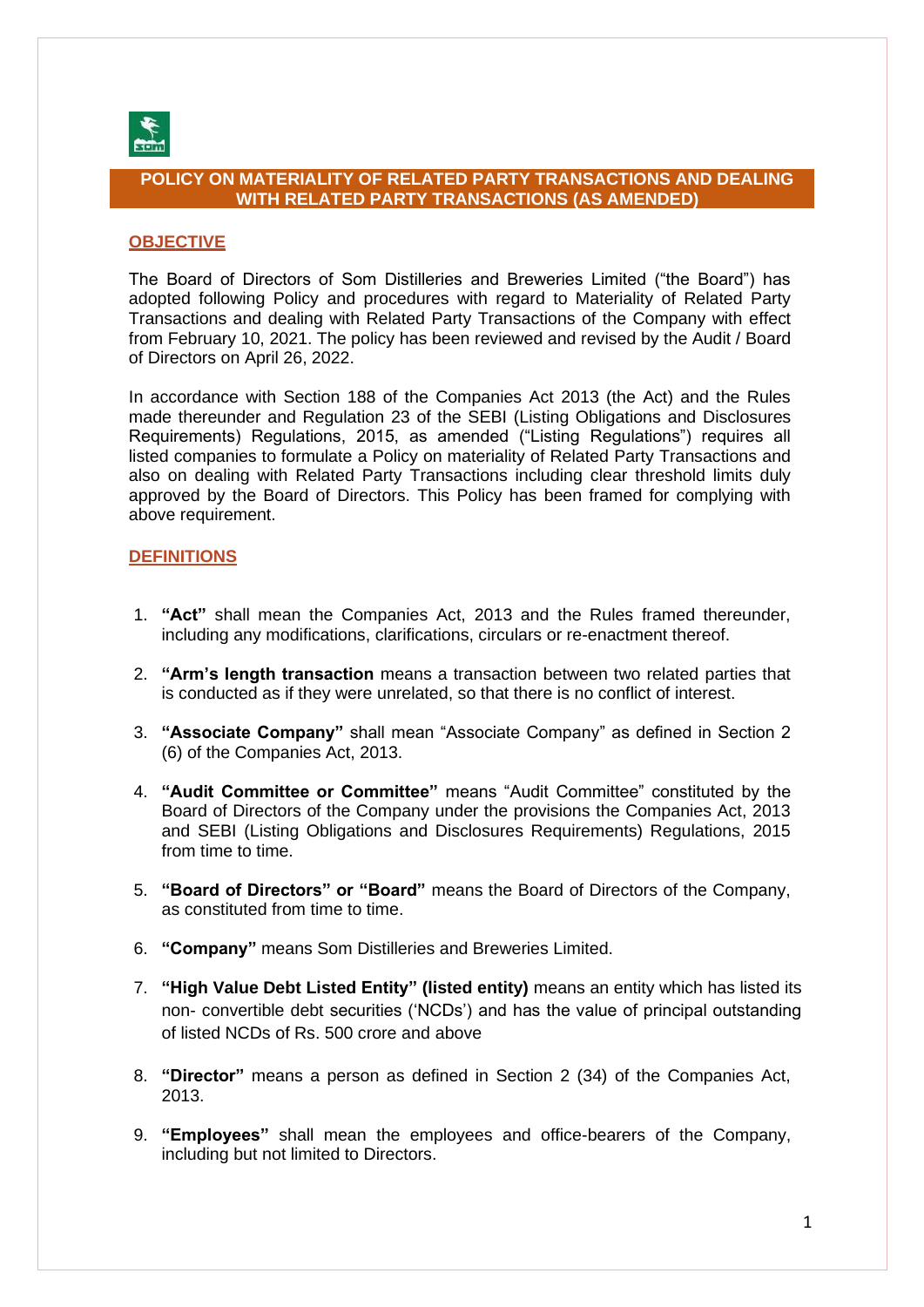- 10. **"Key Managerial Personnel or KMP"** shall mean "Key Managerial Personnel" as defined in Section 2 (51) of the Companies Act, 2013 read with related rules issued thereon.
- 11. **"Material Related Party Transactions"** would mean the following:
	- A) a transaction with a related party if the transaction/transactions to be entered individually or taken together with previous transactions during a financial year, exceeds 10% of the annual consolidated turnover of the Company as per the last audited financial statements of the Company or such other limit in terms of the listing regulations in force from time to time.
	- B) a transaction involving payments made to a related party with respect to brand usage or royalty shall be considered material if the transaction(s) to be entered into individually or taken together with previous transactions during a financial year, exceed two percent of the annual consolidated turnover of the Company as per the last audited financial statements.

Provided that a transaction with a related party shall be considered material, if the transaction(s) to be entered into individually or taken together with previous transactions during a financial year, exceeds rupees one thousand crore or ten per cent of the annual consolidated turnover of Company as per the last audited financial statements of the Company, whichever is lower (w.e.f. April 1, 2022)

- 12. **"Material Modification"** of related party transaction will mean and include any modification to an existing related party transaction having variance of 20% of the existing limit as sanctioned by the Audit Committee / Board / Shareholders, as the case may be (w.e.f. April 1, 2022).
- 13. **"Office or Place of Profit"** means any office or place:
	- a. where such office or place is held by a director, if the director holding it receives from the Company anything by way of remuneration over and above the remuneration to which he is entitled as director, by way of salary, fee, commission, perquisites, any rent‐free accommodation, or otherwise;
	- b. where such office or place is held by an individual other than a director or by any firm, private company or other body corporate, if the individual, firm, private company or body corporate holding it receives from the company anything by way of remuneration, salary, fee, commission, perquisites, any rent‐free accommodation, or otherwise."
- 14. **"Ordinary Course of Business"** means the usual transactions, customs and practices undertaken by the Company to conduct its business operations and activities and includes all such activities which the Company can undertake as per Memorandum & Articles of Association. The Audit Committee may lay down principles from time to time for determining ordinary course of business in accordance with statutory requirements and other industry practices and guidelines.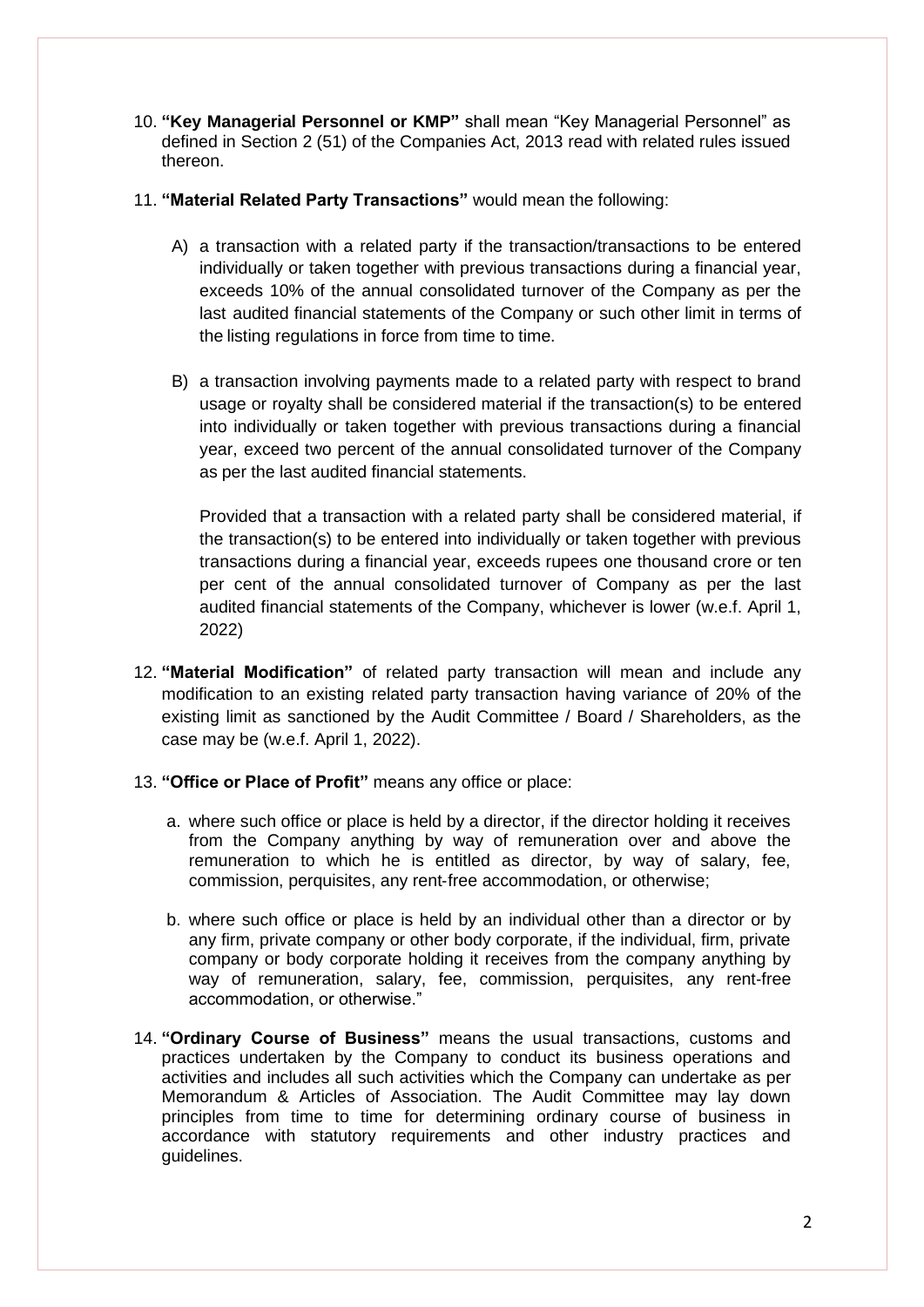- 15. **"Policy"** means Policy on Materiality of Related Party Transactions and dealing with Related Party Transactions.
- 16. **"Related Party"** means, a person or an entity:
	- (i) which is a related party under Section 2(76) of the Companies Act, 2013, as amended from time to time; or
	- (ii) which is a related party under the applicable accounting standards.
	- (iii) which is a related party under Regulation 2(1) (zb) of the Listing Regulations.

Provided that any person or entity forming a part of the promoter or promoter group of the Company or any person or entity, holding equity shares of 20% or more in the Company either directly or on a beneficial interest basis as provided under Section 89 of the Companies Act, 2013, at any time, during the immediately preceding financial year shall be deemed to be a related party (effective from  $1<sup>st</sup>$ April 2022). The threshold is set to be lowered to 10% w.e.f. 1 April 2023.

17. **"Related Party Transaction"** or RPTs means transaction in the nature of contract involving transfer of resources, services or obligations between the Company and the Related Party, specifically including transactions under Section 177 and Section 188 of the Act including rules thereof, as defined in applicable accounting standards and as defined in Regulation 2(1) (zc) of the Listing Regulations.

**Further, w.e.f April 1, 2022** "related party transaction" would mean a transaction involving a transfer of resources, services or obligations between a listed entity or any of its subsidiaries on one hand and a related party of the listed entity or any of its subsidiaries on the other hand;

**Further, w.e.f April 1, 2023** "related party transaction" would mean a transaction involving a transfer of resources, services or obligations between a listed entity or any of its subsidiaries on one hand, and any other person or entity on the other hand, the purpose and effect of which is to benefit a related party of the listed entity or any of its subsidiaries.

regardless of whether a price is charged and a "transaction" with a related party shall be construed to include a single transaction or a group of transactions in a contract.

- 18. **"Relative"** shall mean "relative" as defined in section 2(77) of the Companies Act, 2013 and rules prescribed there under.
- 19. **"Regulation"** means the Securities and Exchange Board of India (Listing Obligations and Disclosure Requirements) Regulations, 2015
- 20. **"Subsidiary Company"** means as defined under Companies Act, 2013 read with related rules issued thereon including any statutory modification and amendment thereof as may be issued from time to time.
- 21. **"Turnover"** as mentioned in the Companies Act, 2013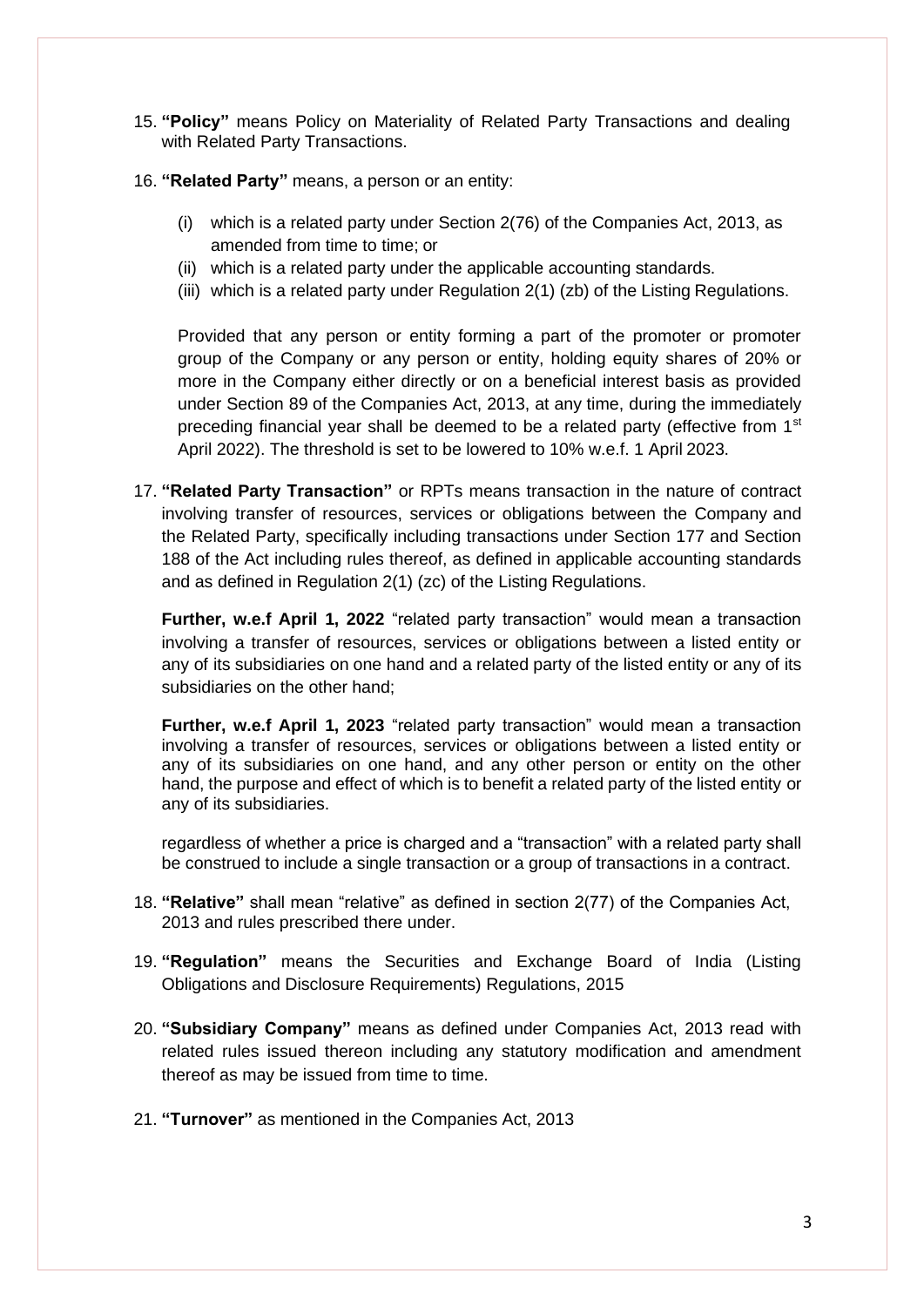

# **PROCEDURE**

# **A. IDENTIFICATION OF POTENTIAL RELATED PARTY TRANSACTIONS:**

For the purpose of identification of Potential Related Party Transactions, each director and Key Managerial Personnel shall give notice of disclosure of interest on an annual basis and upon any subsequent modifications in the last disclosure provided. The Company shall ensure that no transaction is entered into with any Related Party without requisite approvals.

# **B. REVIEW AND APPROVAL OF RELATED PARTY TRANSACTIONS:**

# **I. AUDIT COMMITTEE APPROVAL:**

Every Related Party Transaction and subsequent modifications shall be subject to the prior approval of the Audit Committee whether at a meeting or by a resolution by circulation. Further, only those members of the Audit Committee who are *independent directors\** shall approve related party transactions.

\**Explanation-In case of a 'high value debt listed entity' which is a body corporate, mandated to constitute its board of directors in a specific manner in accordance with the law under which it is established, the non-executive directors on its board shall be treated as independent director.*

Every related party transaction to be entered into by the subsidiary of the Company to which the Company is not a party, shall require prior approval of the audit committee of the Company if the value of such transaction whether entered into individually or taken together with previous transactions during a financial year exceeds:

- (a) With effect from April 1, 2022, 10% of the annual consolidated turnover, as per the last audited financial statements of the Company; or
- (b) With effect from April 1, 2023, 10% of standalone turnover, as per the last audited financial statements of the subsidiary.

However, prior approval of the audit committee shall not be required for a related party transaction to which listed subsidiary is a party but the Company is not a party, if regulation 23 and sub-regulation (2) of regulation 15 of Listing regulations are applicable to such listed subsidiary;

For related party transactions of unlisted subsidiaries of a listed subsidiary as referred to above, the prior approval of the audit committee of the listed subsidiary shall suffice.

- The Audit Committee shall be provided such details as may be required to assess the RPTs including the information required to be provided as per the Companies Act, 2013 and Listing Regulations.
- All Related Party Transactions and subsequent modifications shall require prior approval of the Audit Committee.

However, the Audit Committee may grant **omnibus approval for Related Party Transaction(s) proposed to be entered into by the company** subject to the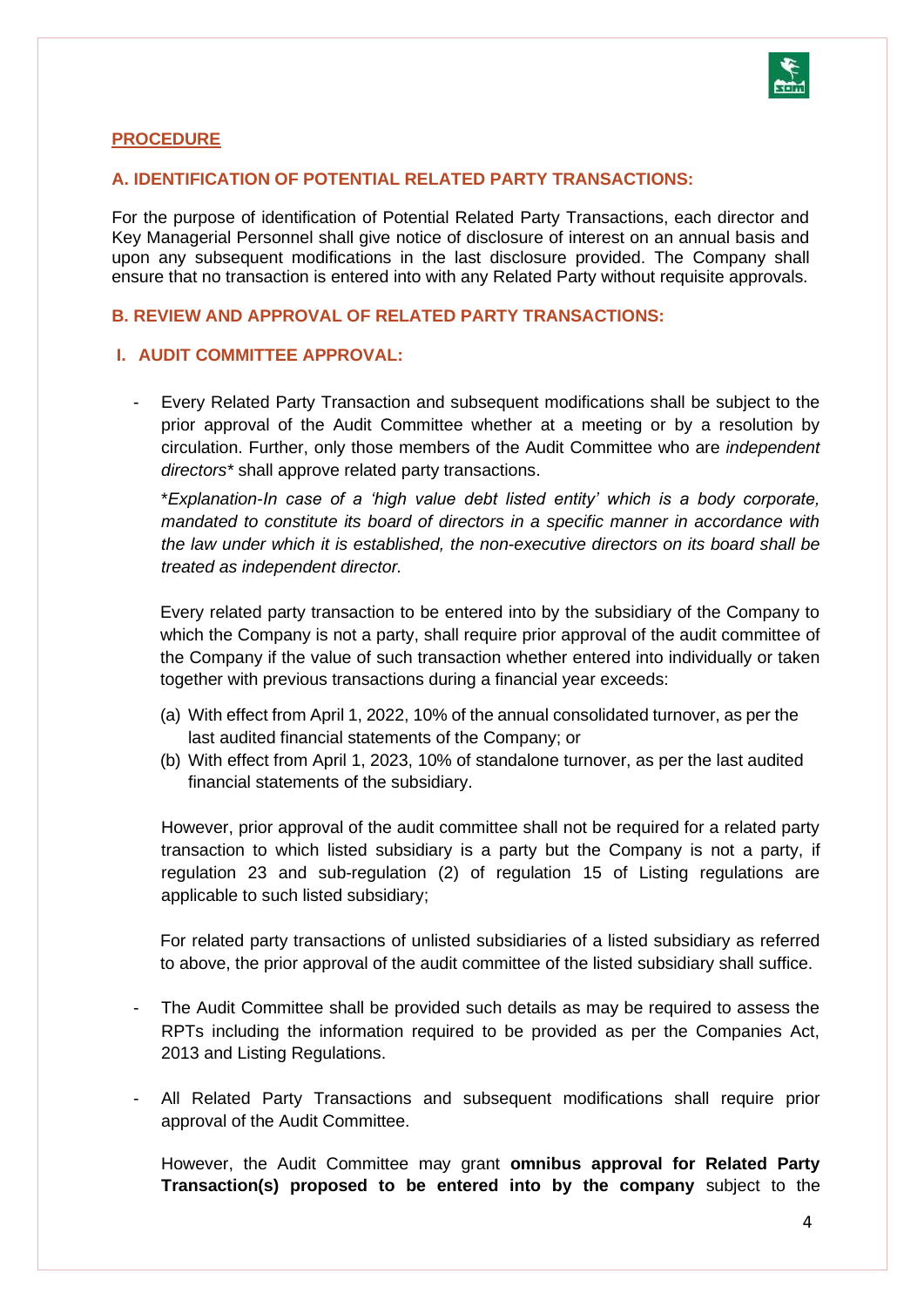following conditions:

- (i) The Related Party Transaction proposed to be entered into with the Company must be repetitive in nature and in ordinary course of business and at Arm's Length basis.
- (ii) The Audit Committee shall satisfy itself the need for such omnibus approval and that such approval is in the interest of the company;
- (iii) Such omnibus approval shall specify (i) the name(s) of the related party, nature of transaction, period of transaction, maximum amount of transaction that can be entered into, (ii) the indicative base price / current contracted price and the formula for variation in the price if any and (iii) such other conditions as the Audit Committee may deem fit;

Provided that where the need for Related Party Transaction cannot be foreseen and aforesaid details are not available, Audit Committee may grant omnibus approval for such transaction(s) subject to their value not exceeding Rs.1 crore per transaction.

- (iv) Audit Committee shall review, at least on a quarterly basis, the details of RPTs entered into by the company pursuant to each of the omnibus approval given.
- (v) Such omnibus approvals shall be valid for a period not exceeding one financial year and shall require fresh approvals after the expiry of one financial year.
- (vi) Omnibus approval shall not be made for transactions in respect of selling or disposing of the undertaking of the Company.

Transaction(s), other than transactions referred to under Section 188 of the Companies Act, 2013 entered into between holding company and its wholly owned subsidiary or between two wholly owned subsidiaries of the Company, whose accounts are consolidated with the Holding Company and placed before the shareholders at General Meetings for approval shall not require approval of the Audit Committee.

*Notwithstanding the foregoing the following Related Party Transactions shall not require approval of Audit Committee or shareholders:*

- *(i) Any transaction that involves the providing of compensation to a director or KMP in connection with his or her duties to the Company or any of its subsidiaries or associates including the reimbursement of reasonable business and travel expenses incurred in the Ordinary Course of Business.*
- *(ii) Any transaction in which the Related Party's interest arises solely from ownership of securities issued by the Company and all holders of such securities receive the same benefits pro rata as the Related Party.*

# **II. BOARD APPROVAL:**

If the Committee determines that a Related Party Transaction should be brought before the Board, or where Committee does not approve the transaction shall make its recommendation to the Board, or if the Board in any case decides to review any such matter or it is mandatory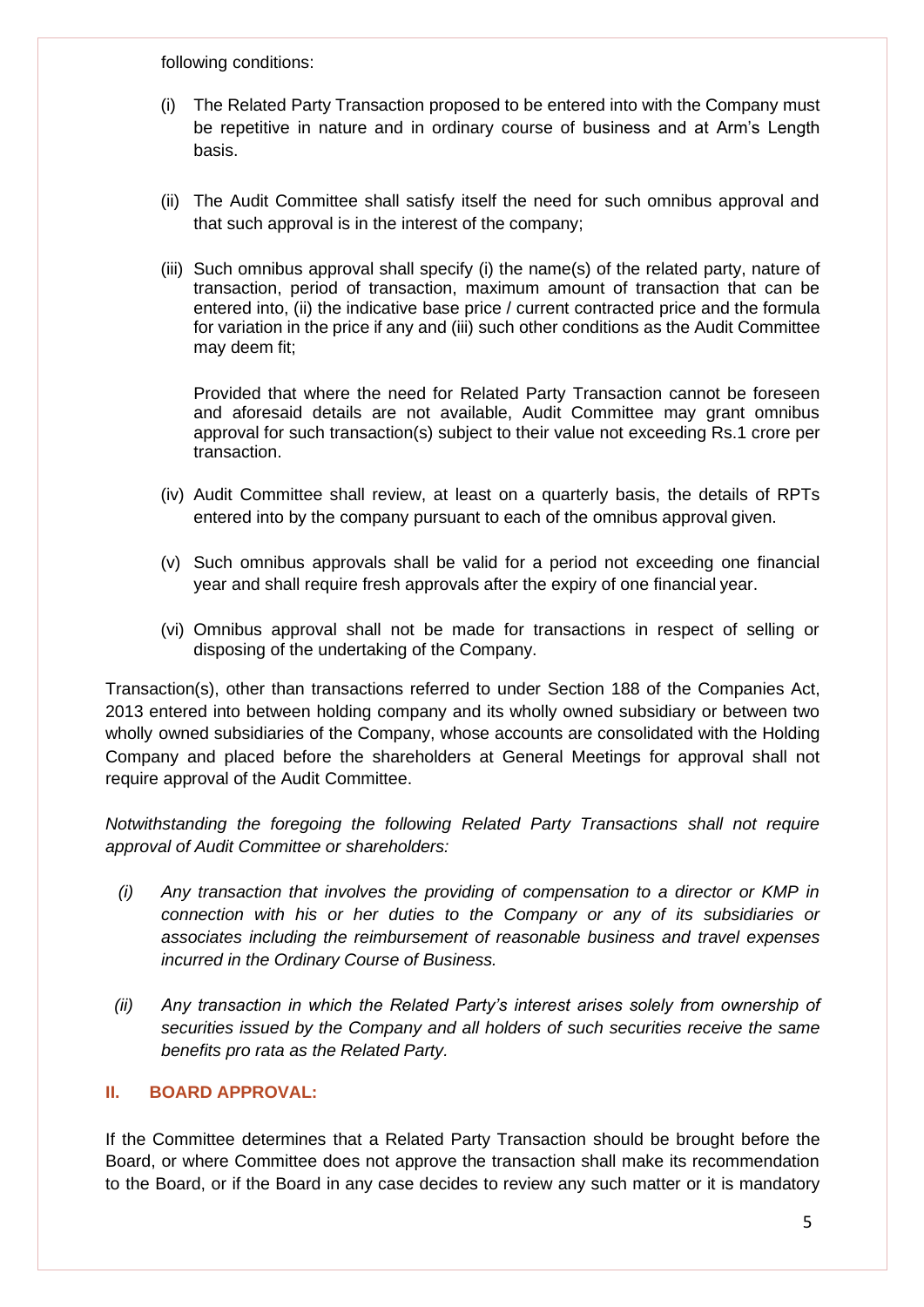under any law for Board to approve the Related Party Transaction, then the Board shall consider and approve the Related Party Transaction and the considerations set forth above shall apply to the Board's review and approval of the matter, with such modification as may be appropriate under the circumstances.

A Director, if interested in any Related Party Transaction, shall not be present at the meeting, whether physically or through Electronic mode, during discussions and shall not vote on such item

# **III. SHAREHOLDERS APPROVAL:**

All Material Related Party Transactions and subsequent material modifications thereof shall require prior approval of the shareholders through resolution. No related party shall vote to approve such resolutions whether the entity is a related party to the particular transaction or not.

Provided that prior approval of the shareholders of a Company shall not be required for a related party transaction to which the listed subsidiary is a party but the Company is not a party, if regulation 23 and sub-regulation (2) of regulation 15 of listing regulations are applicable to such listed subsidiary.

For related party transactions of unlisted subsidiaries of a listed subsidiary as referred above, the prior approval of the shareholders of the listed subsidiary shall suffice.

All the transactions, other than the Material Related Party Transactions, with the Related Parties which are not in the ordinary course of business or at Arm's Length basis shall also require prior approval of the shareholders through resolution, if so required under any law, and the Related Parties shall abstain from voting on such resolution.

Any Related Party Transaction or Material Related Party Transaction if entered into with a Wholly Owned Subsidiary, whose accounts are consolidated with the Company and placed before the shareholders of the Company at General Meetings for approval, shall not require approval of the Shareholders.

Any related party transactions entered into between two wholly-owned subsidiaries of the Company, whose accounts are consolidated with Company and placed before the shareholders at the general meeting for approval, shall not require approval of the shareholders.

The notice being sent to the shareholders seeking approval for any proposed RPT shall, in addition to the requirements under the Companies Act, 2013, include the information as required under Regulation.

# **IV. MATERIALITY THRESHOLDS:**

Regulation 23 of Listing Regulations requires the Company to provide clear threshold limits duly approved by the Board of Directors for related party transactions.

# **Materiality Thresholds for Related Party Transactions:**

The RPTs which crosses the Materiality thresholds as mentioned below shall be entered by the Company only with prior approval of shareholders of the Company through resolution, as per applicable provisions of the Act and the Listing Regulations, as may be amended from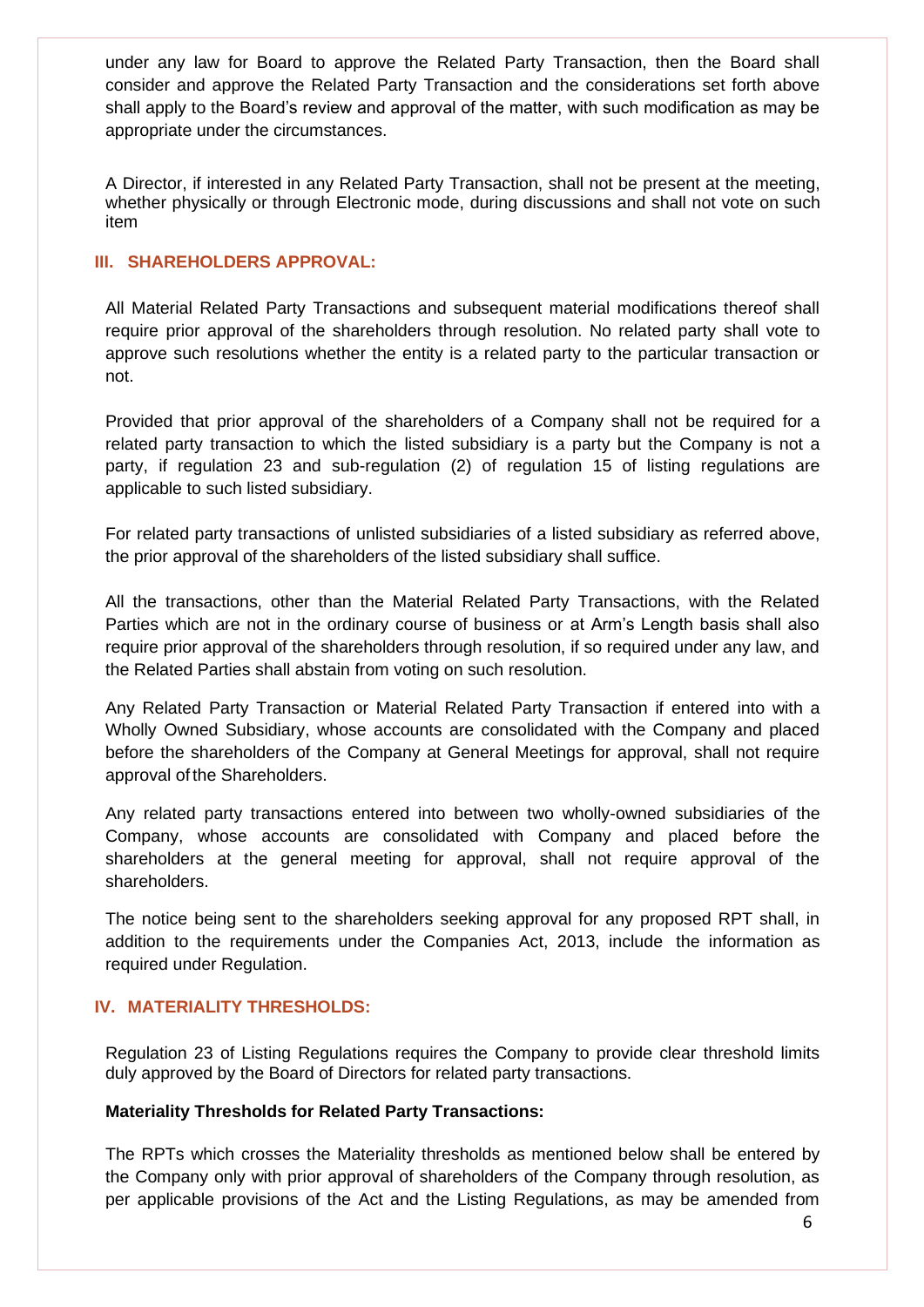time to time.

- 1. The Company has fixed its materiality threshold of Rs.1000 crore or 10% of the annual consolidated turnover of the Company as per last audited financial statements of the company for the purpose of Regulation 23 (4) of SEBI (LODR) Regulations, 2015, whichever is lower.
- 2. Any other Related Party Transaction shall be placed before the Shareholders for approval, as per the threshold limits mentioned and in terms of the provisions of Section 188 of the Companies Act, 2013 read with relevant Rules.

# **C. EXEMPTION FROM OBTAINING APPROVAL IN TERMS OF THE LISTING REGULATIONS**

In terms of Regulation 23 of the Listing regulations, following transactions are exempted from the requirement of obtaining the Audit Committee/Board of Directors/ Shareholders approval:

i. Transactions entered into between Som Distilleries and Breweries Limited and its wholly owned subsidiary, if any, whose accounts are consolidated with Som Distilleries and Breweries Limited.

However, an approval of Audit Committee and Board of Directors/ Shareholders as the case may be will be required for above listed transaction as per Section 177 and Section 188 of the Companies Act, 2013 read with the Rules made thereunder.

# **D. RELATED PARTY TRANSACTIONS NOT APPROVED UNDER THIS POLICY**

In the event the Company becomes aware of a RPT with a Related Party that has not been approved under this Policy prior to its consummation, the matter shall be reviewed by the Committee. The Committee shall consider all of the relevant facts and circumstances regarding the Related Party Transaction(s) and shall evaluate all options available to the Company, including ratification, revision or termination of the Related Party Transaction(s). The Committee may examine the facts and circumstances of the case and take any such actions it deems appropriate.

An RPT involving amount not exceeding one crore rupees is entered into by a director or officer of the Company without obtaining the approval of the Audit Committee and it is not ratified by the Audit Committee within three months from the date of the RPT, such transaction shall be voidable at the option of the Committee and if the transaction is with the Related Party to any director or is authorised by any other director, the director concerned shall indemnify the company against any loss incurred by it.

#### **E. DISCLOSURES**

Details of all material transactions with Related Parties shall be disclosed as part of the Report on Corporate Governance, included in the Annual Report of the Company.

The Company shall submit to the stock exchanges disclosures of related party transactions in the format as specified by the Board from time to time, and publish the same on its website.

Provided that Company being a 'high value debt listed entity' shall submit such disclosures along with its standalone financial results for the half year basis.